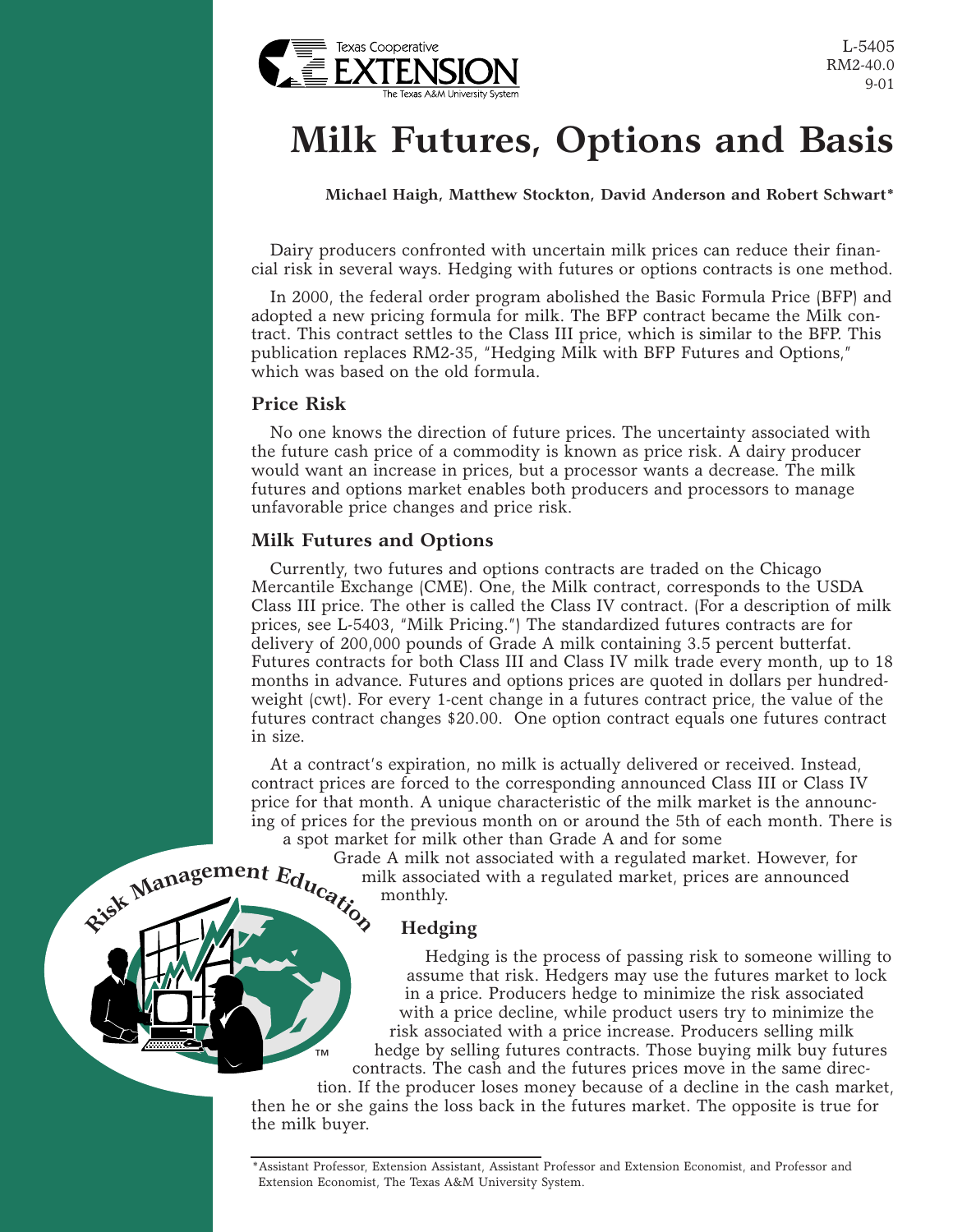# **Margin Accounts**

All participants who buy or sell futures contracts are required to maintain a margin account as long as they hold a position in the futures market. A margin account is a performance bond, and the initial margin requirement depends on the type of trader (speculator or hedger) and the contract. Each contract is compared to the closing price at the end of each trading day. A contract that is profitable will add money to the margin account. A hedger in a short position (meaning he has sold a contract) earns a profit if the price of the contract exceeds the closing futures price. The hedger can close out the position at a profit by buying a contract for the same month. The profit is the difference between the price of the contract sold and the price of the contract purchased. This difference is added to the margin account. For example, a November contract was sold for \$13.27; the next day the market closed at \$12.87. The seller could buy the \$12.87 contract and earn \$0.40 per hundredweight or \$800 per contract.

Money is subtracted from the margin account if the contract position is unprofitable. If the value of the margin account falls below the maintenance level, the hedger will receive a margin call. Table 1 illustrates the changes in the margin account balance as the value of the contract changes.

#### **Basis**

Basis is the difference between the cash price and the futures price. The basis formula is:

Cash price - Futures price = Basis (1)

If this basis calculation yields a negative number the market is "normal;" if the calculation yields a positive number the market is "inverted."

The basis formula can be rewritten as:

Basis+Futures price=(Expected) Cash price (2)

The basis can be determined using either a gross price or a "mailbox" price. The mailbox price, sometimes called the net price, is the gross price minus hauling, promotion and marketing charges. Some cooperatives print the gross price on the check printout, while others print the net price. Preliminary research suggests that either the net price or the gross price can be used to calculate the basis.

Milk basis calculations differ from basis calculations for other commodities such as livestock and grain because a milk price is not strictly based on grade or transportation. Milk prices reflect season, market location, quality differences, and milk use. These designations and destination differences determine the pool price. For example, a producer whose milk sells in a pool designated primarily as Class I (beverage) milk receives a higher price than a producer whose milk sells in a pool designated primarily as Class III (cheese) milk. The quality of the milk may be identical, but the end use of the milk determines its price. Except for Grade B milk and some unregulated milk, prices are announced after the product has been delivered and used. These announced prices hold for a whole month. There are no cash market prices quoted or published on a daily basis for Grade A milk. Except for some spot market transactions and some transactions involving Grade B milk or unregulated milk, milk prices are based on USDA formula prices.

#### **Tracking Basis**

Tracking the basis is simple because futures contracts are settled in cash at announced milk prices. To determine the basis of a futures contract, the dairy producer subtracts the contract price from the pay price printed on the milk check. Table 2 illustrates this process. Suppose

| <b>Futures Activity</b> |               |         | <b>Margin Account Activity</b> |                   |                                          |                    |
|-------------------------|---------------|---------|--------------------------------|-------------------|------------------------------------------|--------------------|
| Day                     | <b>Action</b> | Value   | Gain                           | Profit<br>or loss | <b>Initial deposit</b><br>or margin call | Account<br>balance |
|                         | Sell 1 Nov.   | \$13.27 |                                |                   | Deposit \$1,500                          | \$1,500            |
| $\mathfrak{D}$          | Market close  | \$12.87 | $+40$ cents                    | \$800             |                                          | \$2,300            |
| 3                       | Market close  | \$13.27 | $-40$ cents                    | $-$ \$800         |                                          | \$1,500            |
| 4                       | Market close  | \$13.57 | $-30$ cents                    | $-$ \$600         |                                          | 900                |
| 5                       | Market close  | \$13.67 | 10 cents                       | $- $200$          |                                          | 700                |
| 5                       |               |         |                                |                   | Call for \$800                           | \$1,500            |

**Table 1. Example—margin account activity.**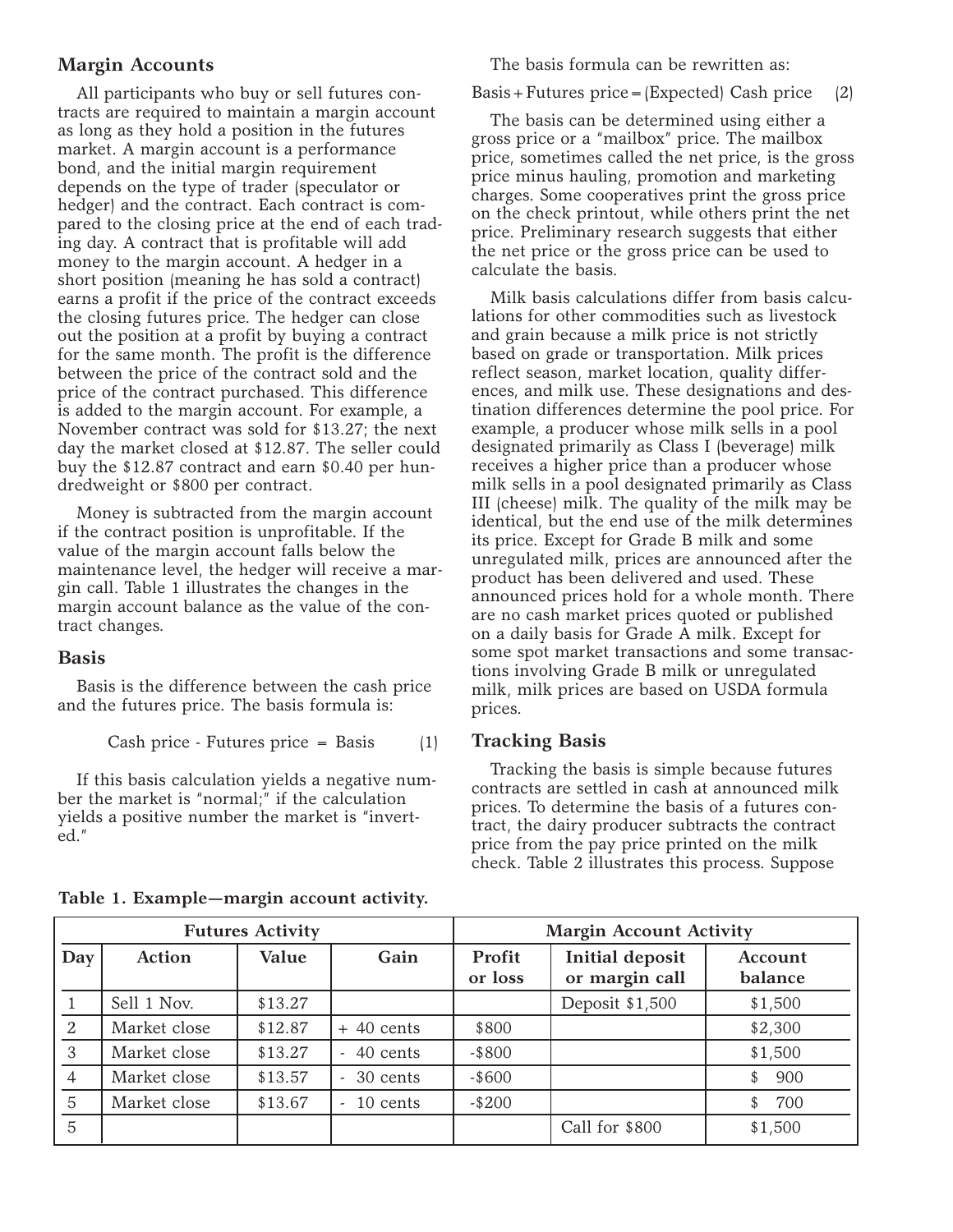the producer wants to determine the basis for each month of the year 2000. If the January pay price for the producer's milk was \$11.46, and the announced Class III price for January 2000 was \$10.05, the producer's basis for January 2000 was \$1.41. As Table 2 shows, the basis varies 38 percent over the year 2000.

**Table 2. Basis calculation for a central Texas dairy for 2000.**

|                      | Cash      | <b>Futures</b> | <b>Basis</b><br>$=$ |
|----------------------|-----------|----------------|---------------------|
| Month or<br>contract | Pay price | Class III \$   | <b>Basis</b>        |
| January              | \$11.46   | \$10.05        | \$1.41              |
| February             | \$11.09   | \$9.54         | \$1.55              |
| March                | \$11.22   | \$9.54         | \$1.68              |
| April                | \$10.89   | \$9.41         | \$1.48              |
| May                  | \$10.25   | \$9.37         | \$0.88              |
| June                 | \$11.35   | \$9.46         | \$1.89              |
| July                 | \$11.84   | \$10.66        | \$1.18              |
| August               | \$11.93   | \$10.13        | \$1.80              |
| September            | \$11.99   | \$10.76        | \$1.23              |
| October              | \$12.16   | \$10.02        | \$2.14              |
| November             | \$11.92   | \$8.57         | \$3.35              |
| December             | \$11.84   | \$9.37         | \$2.47              |

For the basis to be of use, the producer should determine it for each month over at least 3 years. To estimate a monthly basis, the producer could average the basis for each month over several years. Table 3 illustrates the process of estimating monthly basis. Adding the latest year's data and dropping the earliest years creates a running average monthly basis.

| Table 3. Three-year average basis calcula-<br>tion for a central Texas dairy. |          |        |        |        |
|-------------------------------------------------------------------------------|----------|--------|--------|--------|
|                                                                               | 1998     | 1999   | 2000   | 3-Year |
|                                                                               |          |        |        | avg.   |
| Jan.                                                                          | \$1.72   | \$1.76 | \$1.41 | \$1.63 |
| Feb.                                                                          | \$1.68   | \$6.00 | \$1.55 | \$3.08 |
| Mar.                                                                          | \$1.81   | \$4.14 | \$1.68 | \$2.54 |
| Apr.                                                                          | \$2.45   | \$0.71 | \$1.48 | \$1.55 |
| May                                                                           | \$3.05   | \$1.61 | \$0.88 | \$1.85 |
| June                                                                          | \$1.01   | \$2.28 | \$1.89 | \$1.73 |
| July                                                                          | (\$1.55) | \$2.08 | \$1.18 | \$0.57 |
| Aug.                                                                          | \$0.51   | \$1.77 | \$1.80 | \$1.36 |
| Sep.                                                                          | \$1.71   | \$3.30 | \$1.23 | \$2.08 |
| Oct.                                                                          | \$1.25   | \$3.14 | \$2.14 | \$2.18 |
| Nov.                                                                          | \$0.60   | \$2.82 | \$3.35 | \$2.26 |
| Dec.                                                                          | \$0.51   | \$0.07 | \$2.47 | \$1.02 |

## **Using the Basis**

By knowing the basis, the hedger can estimate a potential cash price for the time when milk will be sold. Dairy producers hedge to protect themselves against a decline in prices by the time the milk is delivered. Dairy producers want

to receive a milk price high enough to at least cover all expenses for the period. Adding the estimated basis to a futures price being considered helps the producer estimate what the cash price will be at the time milk is sold if the producer sells the futures contract or buys a put option (the right but not the obligation to sell) using the futures price.

## **Basis Risk**

If basis could be predicted perfectly, future cash price could be known with certainty and all risk could be eliminated. Unfortunately, no one knows exactly what the basis will be. This uncertainty is known as basis risk. Reducing basis risk requires knowledge of the factors that can alter it. The most obvious factors are milk quality, how the milk will be used, producer market location, and milk components. The Producer Price Differential (PPD) is one part of the basis. It reflects the use of Class I, Class II and Class IV

milk relative to Class III milk, and the locations of the Class I plants receiving producer milk. Producers can influence quality and component content. Producers can move and, in some instances, producers can choose the handler receiving the producer's milk. Tables 4 and 5 illustrate the effect on prices when the basis changes, as in an inverted market.

The producer with a highly predictable basis faces less basis risk. An effective hedge is one where basis risk is less than the original price risk. Even though a basis change may be "bad" for the producer, a hedge is better than no hedge in most situations.

## **Summary**

The futures and options markets are viable tools for producers who have large enough quantities of milk to hedge. Understanding basis can help a producer decide whether using futures and options could reduce risk. Basis is fundamental, and every producer has a unique basis. Market conditions, individual producer conditions, and the classes of milk marketed affect basis. Basis has some inherent risk. Futures and options contracts should not be used if the basis risk is greater than the underlying milk price risk.